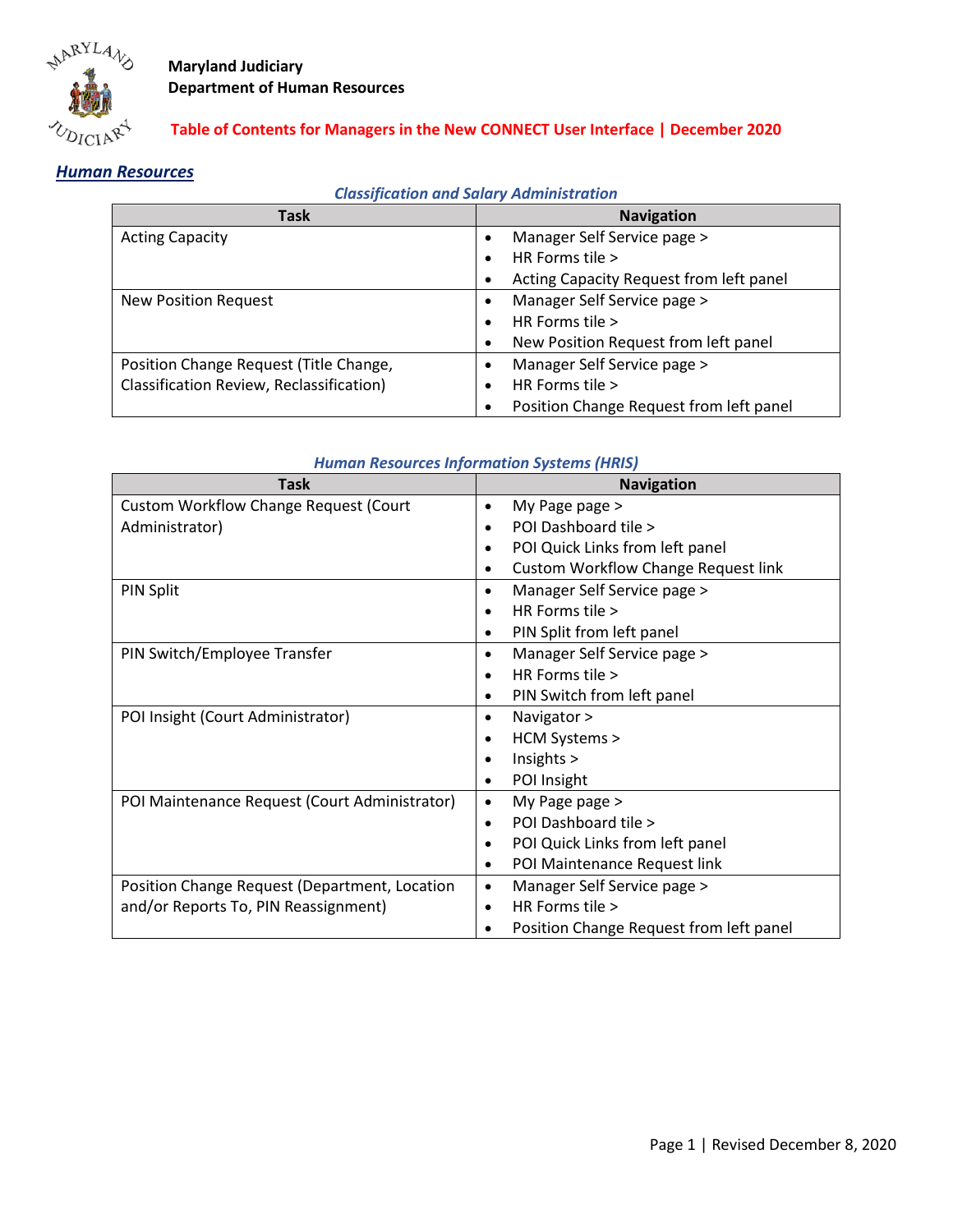

## **Table of Contents for Managers in the New CONNECT User Interface | December 2020**

| <b>LITIPIOYUU MURUUTIJ</b>                   |                                                   |
|----------------------------------------------|---------------------------------------------------|
| <b>Task</b>                                  | <b>Navigation</b>                                 |
| <b>Accident Report</b>                       | Manager Self Service page ><br>$\bullet$          |
|                                              | HR Forms tile $>$<br>$\bullet$                    |
|                                              | Accident Report from left panel<br>$\bullet$      |
| <b>Disciplinary Action</b>                   | Manager Self Service page ><br>$\bullet$          |
|                                              | HR Forms tile $>$<br>٠                            |
|                                              | Disciplinary Actions from left panel<br>$\bullet$ |
| <b>Performance Evaluations</b>               | Navigator ><br>$\bullet$                          |
|                                              | HCM Systems ><br>$\bullet$                        |
|                                              | Manager Self Service ><br>$\bullet$               |
|                                              | Performance Management<br>$\bullet$               |
|                                              | <b>Performance Documents</b><br>$\bullet$         |
| Probation (Extend or Deny)                   | Manager Self Service page ><br>٠                  |
|                                              | HR Forms tile ><br>$\bullet$                      |
|                                              | Probation Report from left panel<br>$\bullet$     |
| Separation Request (Involuntary Resignation, | Manager Self Service page ><br>$\bullet$          |
| Termination)                                 | HR Forms tile ><br>$\bullet$                      |
|                                              | Separation Request from left panel<br>$\bullet$   |

### *Employee Relations*

### *Employment Services*

| <b>Task</b>                                  | <b>Navigation</b>                             |
|----------------------------------------------|-----------------------------------------------|
| <b>Contract Uploads</b>                      | Navigator ><br>$\bullet$                      |
|                                              | HCM Systems ><br>$\bullet$                    |
|                                              | Manager Self Service ><br>$\bullet$           |
|                                              | Job and Personal Information ><br>$\bullet$   |
|                                              | <b>Contract Upload Form</b><br>$\bullet$      |
| <b>Personal Information</b>                  | Navigator ><br>$\bullet$                      |
|                                              | HCM Systems ><br>٠                            |
|                                              | Manager Self Service ><br>$\bullet$           |
|                                              | Job and Personal Information ><br>$\bullet$   |
|                                              | View Employee Personal Info<br>$\bullet$      |
| Person Profile                               | Navigator ><br>$\bullet$                      |
|                                              | HCM Systems ><br>٠                            |
|                                              | Manager Self Service ><br>$\bullet$           |
|                                              | Job and Personal Information ><br>$\bullet$   |
|                                              | View Employee Personal Info ><br>$\bullet$    |
|                                              | Select Employee ><br>$\bullet$                |
|                                              | Personal Profile link<br>$\bullet$            |
| Probation (Completion)                       | Manager Self Service page ><br>$\bullet$      |
|                                              | HR Forms tile $>$<br>$\bullet$                |
|                                              | Probation Report from left panel<br>$\bullet$ |
| Separation Request (Resignation, Retirement) | Manager Self Service page ><br>$\bullet$      |
|                                              | HR Forms tile $>$<br>$\bullet$                |
|                                              | Separation Request from left panel            |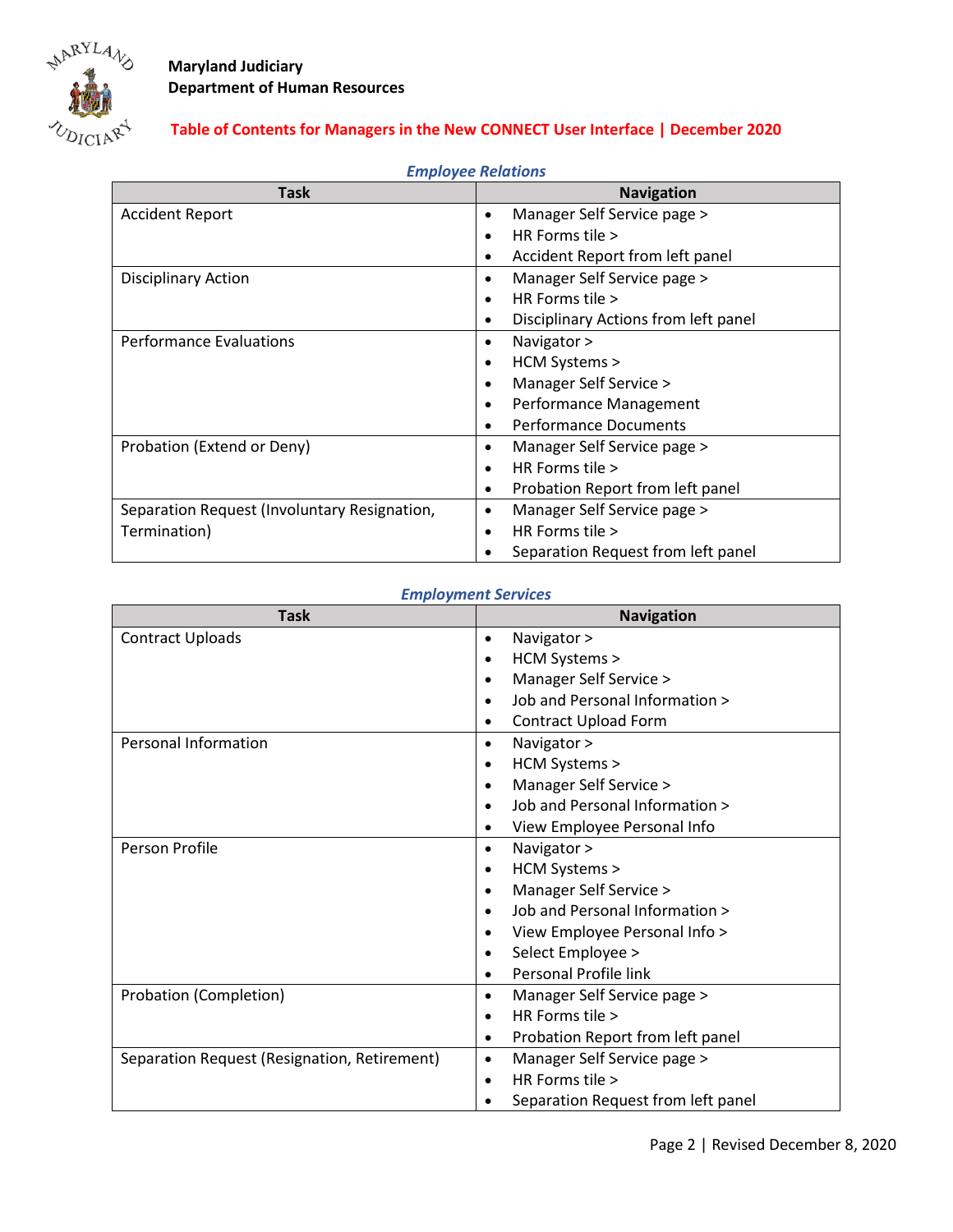

# **Table of Contents for Managers in the New CONNECT User Interface | December 2020**

| TUICHL ACQUISILIUII          |                                                 |
|------------------------------|-------------------------------------------------|
| <b>Task</b>                  | <b>Navigation</b>                               |
| <b>Application Review</b>    | Recruiting page ><br>$\bullet$                  |
|                              | My Job Openings tile<br>$\bullet$               |
|                              | Select job opening<br>$\bullet$                 |
| <b>Create Job Opening</b>    | Recruiting page ><br>$\bullet$                  |
|                              | <b>Recruiting Quick Links tile</b><br>$\bullet$ |
|                              | Create Job Opening from left panel<br>$\bullet$ |
| Interview Calendar           | Recruiting page ><br>$\bullet$                  |
|                              | Today's Interviews tile<br>$\bullet$            |
| <b>Interview Evaluations</b> | Navigator ><br>$\bullet$                        |
|                              | HCM Systems ><br>$\bullet$                      |
|                              | Self Service ><br>$\bullet$                     |
|                              | Recruiting ><br>$\bullet$                       |
|                              | <b>Interview Evaluations</b><br>$\bullet$       |
| Interview Notes - Attach     | Recruiting page ><br>$\bullet$                  |
|                              | My Job Openings tile<br>$\bullet$               |
|                              | Select job opening<br>$\bullet$                 |
| Job Offer                    | Manager Self Service page ><br>$\bullet$        |
|                              | Manager Dashboard tile ><br>$\bullet$           |
|                              | Pending Approvals pagelet<br>$\bullet$          |

### *Talent Acquisition*

### *Other*

| <b>Task</b>            | <b>Navigation</b>                        |
|------------------------|------------------------------------------|
| Delegation             | Navigator ><br>$\bullet$                 |
|                        | HCM Systems ><br>$\bullet$               |
|                        | Self Service ><br>$\bullet$              |
|                        | <b>Manage Delegation</b><br>٠            |
| Forms - Approve/Review | Manager Self Service page ><br>٠         |
|                        | Approvals tile<br>$\bullet$              |
| Insights               | Navigator ><br>$\bullet$                 |
|                        | HCM Systems ><br>٠                       |
|                        | Insights<br>$\bullet$                    |
| Manager Dashboard      | Manager Self Service page ><br>$\bullet$ |
|                        | Manager Dashboard tile<br>$\bullet$      |
| Worklist (HR)          | Manager Self Service page ><br>$\bullet$ |
|                        | Worklist tile<br>$\bullet$               |
| Worklist (Education)   | Learning Center page ><br>٠              |
|                        | My Worklist tile                         |

## *Education*

| Task                     | <b>Navigation</b>      |
|--------------------------|------------------------|
| <b>Course Enrollment</b> | Learning Center page > |
|                          | Find MDJ Learning tile |